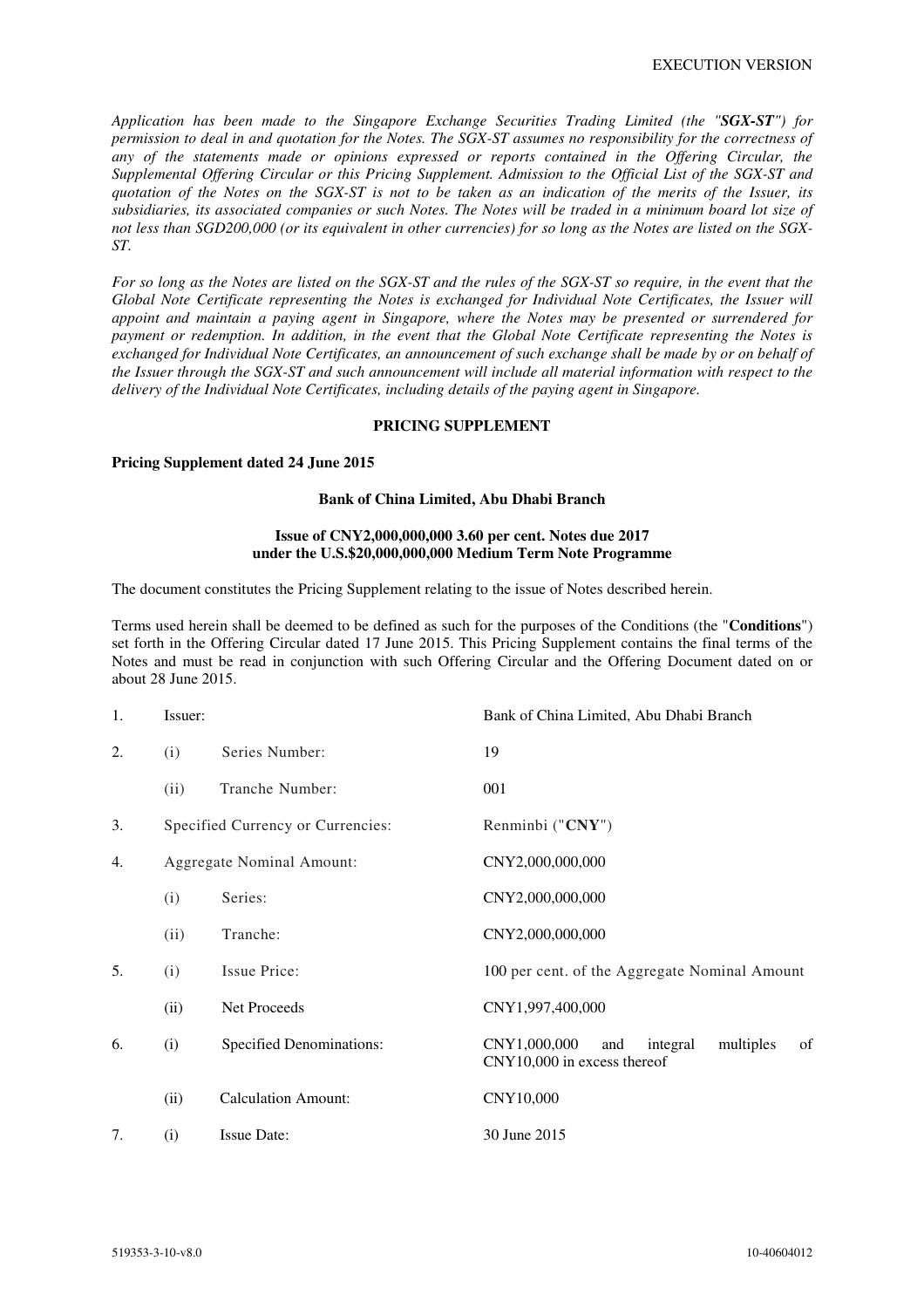|     | <b>Interest Commencement Date:</b><br>(ii)                         | <b>Issue Date</b>                                                                                                                                                                                                                                                                                                                              |
|-----|--------------------------------------------------------------------|------------------------------------------------------------------------------------------------------------------------------------------------------------------------------------------------------------------------------------------------------------------------------------------------------------------------------------------------|
| 8.  | <b>Status</b>                                                      | Senior                                                                                                                                                                                                                                                                                                                                         |
| 9.  | <b>Maturity Date:</b>                                              | The Interest Payment Date falling on or nearest to<br>30 June 2017                                                                                                                                                                                                                                                                             |
| 10. | <b>Interest Basis:</b>                                             | 3.60 per cent. Fixed Rate                                                                                                                                                                                                                                                                                                                      |
|     |                                                                    | (further particulars specified below)                                                                                                                                                                                                                                                                                                          |
| 11. | Redemption/Payment Basis:                                          | Redemption at par                                                                                                                                                                                                                                                                                                                              |
| 12. | Change of Interest or Redemption/Payment<br>Basis:                 | Not applicable                                                                                                                                                                                                                                                                                                                                 |
| 13. | Put/Call Options:                                                  | Not applicable                                                                                                                                                                                                                                                                                                                                 |
| 14. | Listing and Admission to trading:                                  | Singapore Exchange Securities Trading Limited<br>("SGX-ST") and NASDAQ Dubai                                                                                                                                                                                                                                                                   |
|     | (i) Listing and Admission to trading:                              | Application has been, or will be, made by the Issuer<br>(or on its behalf) for the Notes (i) to be admitted to<br>the Official List maintained by the Dubai Financial<br>Services Authority and to trading on NASDAQ<br>Dubai with effect from 1 July 2015, and (ii) to be<br>listed and quoted on the SGX-ST with effect from 1<br>July 2015. |
|     | (ii) Estimate of total expense related to<br>admission to trading: | SGX-ST: SGD15,000                                                                                                                                                                                                                                                                                                                              |
|     |                                                                    | NASDAQ Dubai: U.S.\$2,000                                                                                                                                                                                                                                                                                                                      |
| 15. | Date Board approval for issuance of Notes<br>obtained:             | 24 March 2011 and 21 May 2015                                                                                                                                                                                                                                                                                                                  |
| 16. | Method of distribution:                                            | Syndicated                                                                                                                                                                                                                                                                                                                                     |

# **PROVISIONS RELATING TO INTEREST (IF ANY) PAYABLE**

| 17. |       | <b>Fixed Rate Note Provisions</b> | Applicable                                                                                                                                                                                                                                                      |  |
|-----|-------|-----------------------------------|-----------------------------------------------------------------------------------------------------------------------------------------------------------------------------------------------------------------------------------------------------------------|--|
|     | (i)   | Rate of Interest:                 | 3.60 per cent. per annum payable semi-annually in<br>arrear                                                                                                                                                                                                     |  |
|     | (ii)  | Interest Payment Date(s):         | 30 June and 30 December in each year, commencing<br>on 30 December 2015 and ending on the Maturity<br>Date and each adjusted in accordance with Modified<br>Following Business Day Convention.                                                                  |  |
|     | (iii) | <b>Fixed Coupon Amount:</b>       | Each Fixed Coupon Amount shall be calculated by<br>multiplying the product of the Rate of Interest and<br>the Calculation Amount by the Day Count Fraction<br>and rounding the resultant figure to the nearest<br>CNY0.01, with CNY0.005 being rounded upwards. |  |
|     | (iv)  | Broken Amount(s):                 | Not Applicable                                                                                                                                                                                                                                                  |  |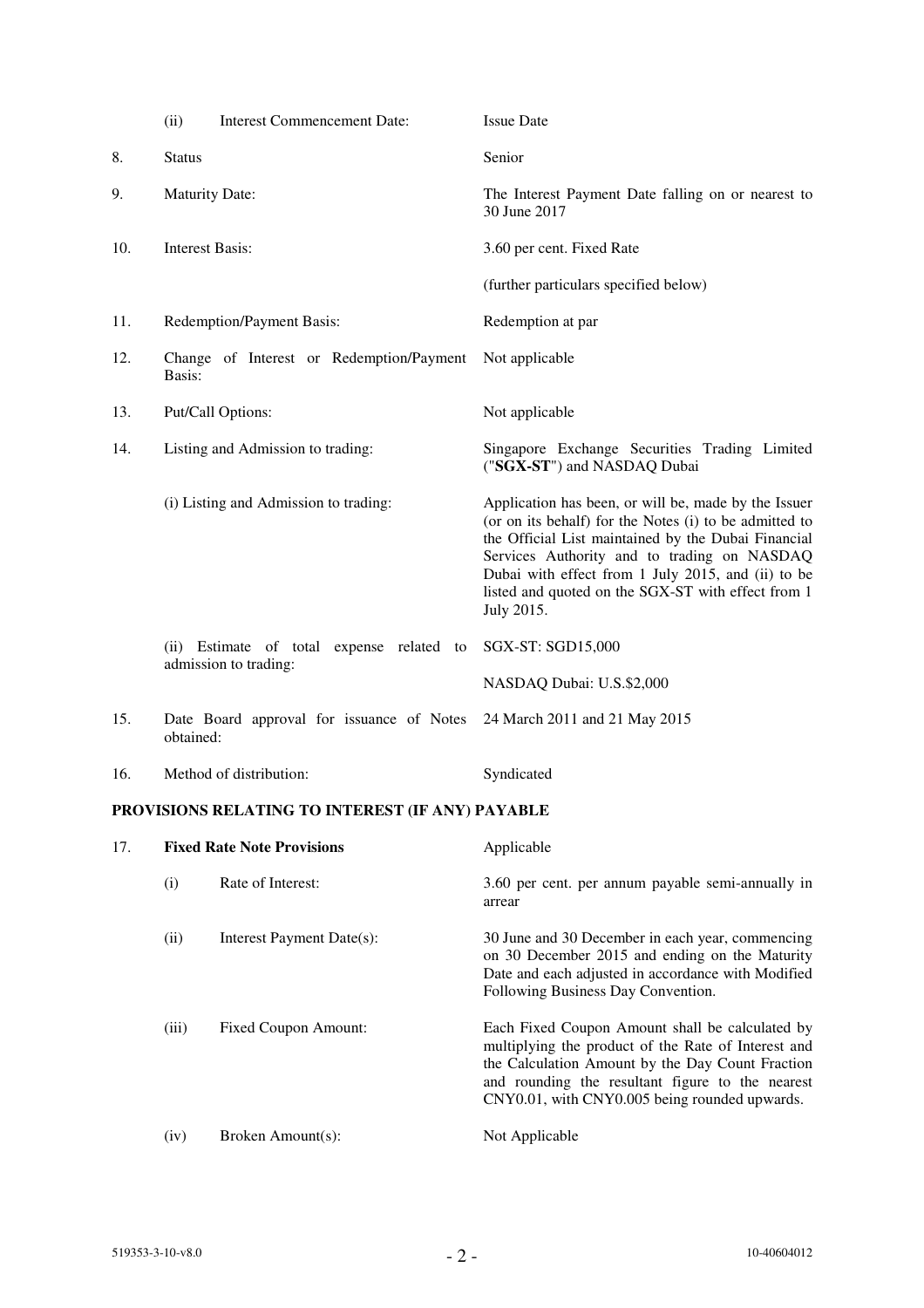|     | (v)                                                                                  | Day Count Fraction:                                                                          | Actual/365 (fixed)               |
|-----|--------------------------------------------------------------------------------------|----------------------------------------------------------------------------------------------|----------------------------------|
|     | (vi)                                                                                 | Other terms relating to the method of<br>calculating interest for Fixed Rate<br><b>Notes</b> | Not Applicable                   |
| 18. |                                                                                      | <b>Floating Rate Note Provisions</b>                                                         | Not Applicable                   |
| 19. | <b>Zero Coupon Note Provisions</b>                                                   |                                                                                              | Not Applicable                   |
| 20. | Index-Linked Interest Note/other variable-<br><b>linked interest Note Provisions</b> |                                                                                              | Not Applicable                   |
| 21. |                                                                                      | <b>Dual Currency Note Provisions</b>                                                         | Not Applicable                   |
|     |                                                                                      | PROVISIONS RELATING TO REDEMPTION                                                            |                                  |
| 22. | <b>Call Option</b>                                                                   |                                                                                              | Not Applicable                   |
| 23. | <b>Put Option</b>                                                                    |                                                                                              | Not Applicable                   |
| 24. |                                                                                      | <b>Final Redemption Amount of each Note</b>                                                  | CNY10,000 per Calculation Amount |
| 25. |                                                                                      | <b>Early Redemption Amount</b>                                                               | CNY10,000 per Calculation Amount |
|     |                                                                                      | Early Redemption Amount(s) per Calculation<br>Amount payable on redemption for taxation      |                                  |

Amount payable on redemption for taxation reasons or on event of default or other early redemption and/or the method of calculating the same (if required or if different from that set out in the Conditions):

### **GENERAL PROVISIONS APPLICABLE TO THE NOTES**

26. **Form of Notes: Registered Notes:** 

- Global Note Certificate exchangeable for Individual Note Certificates in the limited circumstances described in the Global Note Certificate 27. Additional Financial Centre(s) or other special provisions relating to payment dates: Abu Dhabi 28. Talons for future Coupons or Receipts to be attached to Definitive Notes (and dates on which such Talons mature): No 29. Details relating to Partly Paid Notes: amount of each payment comprising the Issue Price and date on which each payment is to be made [and consequences if any) of failure to pay, including any right of the Issuer to forfeit the Notes and interest due on late payment]: Not Applicable
	- 30. Details relating to Instalment Notes: amount of Not Applicable each instalment, date on which each payment is to be made: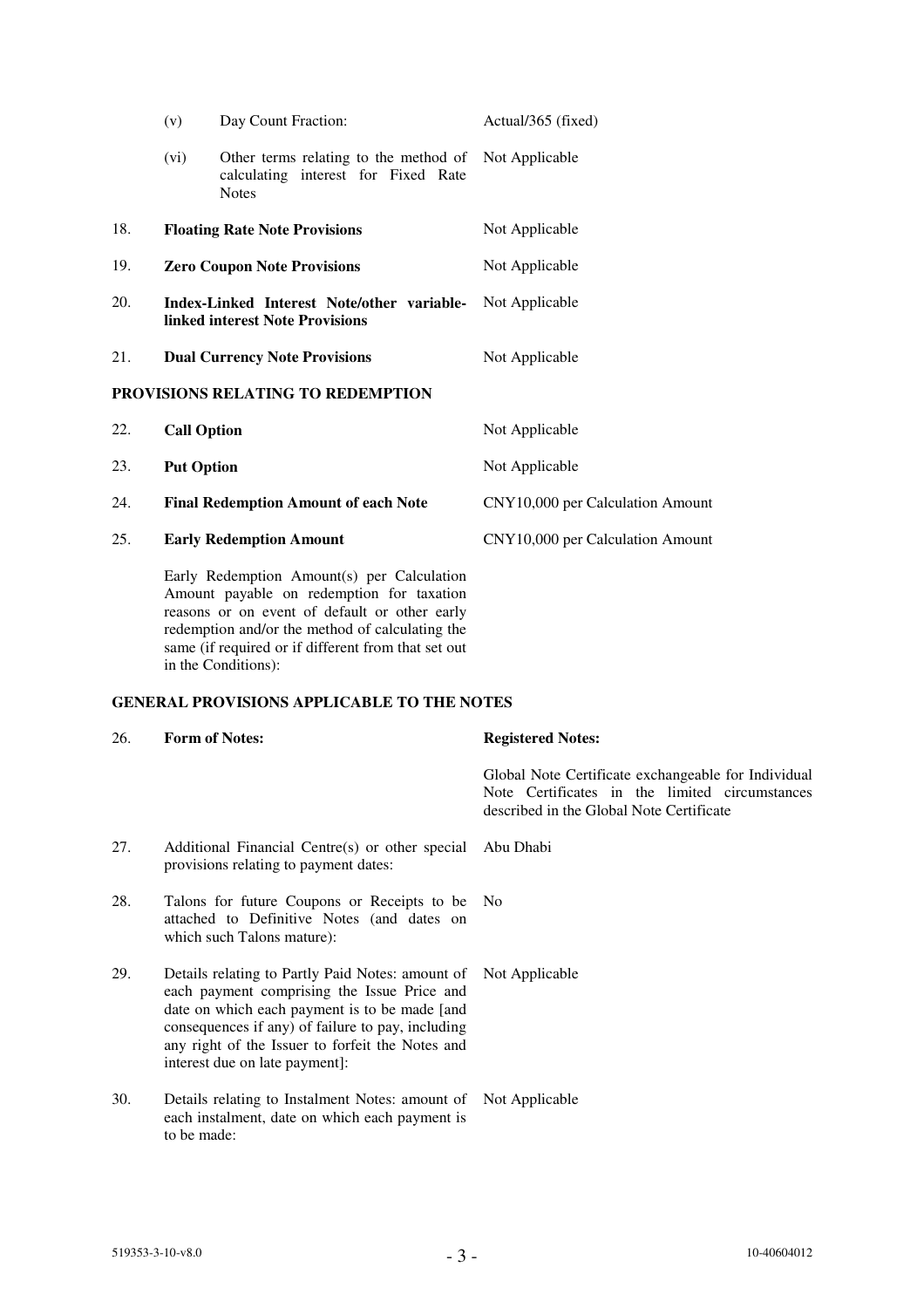| 31.            | Redenomination,<br>renominalisation<br>and<br>reconventioning provisions:                                                                                        | Not Applicable                                                                                                                                                                                                                                                           |
|----------------|------------------------------------------------------------------------------------------------------------------------------------------------------------------|--------------------------------------------------------------------------------------------------------------------------------------------------------------------------------------------------------------------------------------------------------------------------|
| 32.            | Consolidation provisions:                                                                                                                                        | The provisions in Condition 21 ( <i>Further Issues</i> )<br>apply                                                                                                                                                                                                        |
| 33.            | Any applicable currency disruption/fallback<br>provisions:                                                                                                       | Not Applicable                                                                                                                                                                                                                                                           |
| 34.            | Other terms or special conditions:                                                                                                                               | Not Applicable                                                                                                                                                                                                                                                           |
|                | <b>DISTRIBUTION</b>                                                                                                                                              |                                                                                                                                                                                                                                                                          |
| 35.            | (i)<br>If syndicated, names of Managers:                                                                                                                         | Bank of China Limited, Bank of China (Hong Kong)<br>Limited, BOCI Asia Limited, Barclays Bank PLC,<br>Citigroup Global Markets Limited, DBS Bank Ltd.,<br>The Hongkong and Shanghai Banking Corporation<br>First Gulf Bank PJSC<br>Limited<br>and<br>(the<br>"Managers") |
|                | (ii)<br>Stabilising Manager(s) (if any):                                                                                                                         | Each of the Managers                                                                                                                                                                                                                                                     |
| 36.            | If non-syndicated, name and address of Dealer:                                                                                                                   | Not Applicable                                                                                                                                                                                                                                                           |
| 37.            | U.S. Selling Restrictions:                                                                                                                                       | Reg. S Category 2; TEFRA not applicable                                                                                                                                                                                                                                  |
| 38.            | Additional selling restrictions:                                                                                                                                 | Dubai International Financial Centre and United<br>Arab Emirates - please refer to Schedule 1 to this<br>Pricing Supplement                                                                                                                                              |
|                | <b>OPERATIONAL INFORMATION</b>                                                                                                                                   |                                                                                                                                                                                                                                                                          |
| 39.            | <b>ISIN</b> Code:                                                                                                                                                | XS1254575415                                                                                                                                                                                                                                                             |
| 40.            | Common Code:                                                                                                                                                     | 125457541                                                                                                                                                                                                                                                                |
| 41.            | <b>CUSIP:</b>                                                                                                                                                    | Not Applicable                                                                                                                                                                                                                                                           |
| 42.            | <b>CMU</b> Instrument Number:                                                                                                                                    | Not Applicable                                                                                                                                                                                                                                                           |
| 43.            | Any clearing system(s) other than Euroclear/<br>Clearstream, Luxembourg, DTC and the CMU<br>identification<br>Service<br>and<br>relevant<br>the<br>$number(s)$ : | Not Applicable                                                                                                                                                                                                                                                           |
| 44.            | Delivery:                                                                                                                                                        | Delivery against payment                                                                                                                                                                                                                                                 |
| 45.            | Trustee:                                                                                                                                                         | The Bank of New York Mellon, London Branch                                                                                                                                                                                                                               |
| 46.            | Additional Paying Agent(s) (if any):                                                                                                                             | Not Applicable                                                                                                                                                                                                                                                           |
|                | Alternative Trustee (if any):                                                                                                                                    | Not Applicable                                                                                                                                                                                                                                                           |
| <b>GENERAL</b> |                                                                                                                                                                  |                                                                                                                                                                                                                                                                          |
| 47.            | The aggregate principal amount of Notes issued<br>has been translated into United States dollars at                                                              | U.S.\$322,429,831.208                                                                                                                                                                                                                                                    |

the rate of  $U.S.S.$  = CNY6.2029, producing a sum of (for Notes not denominated in United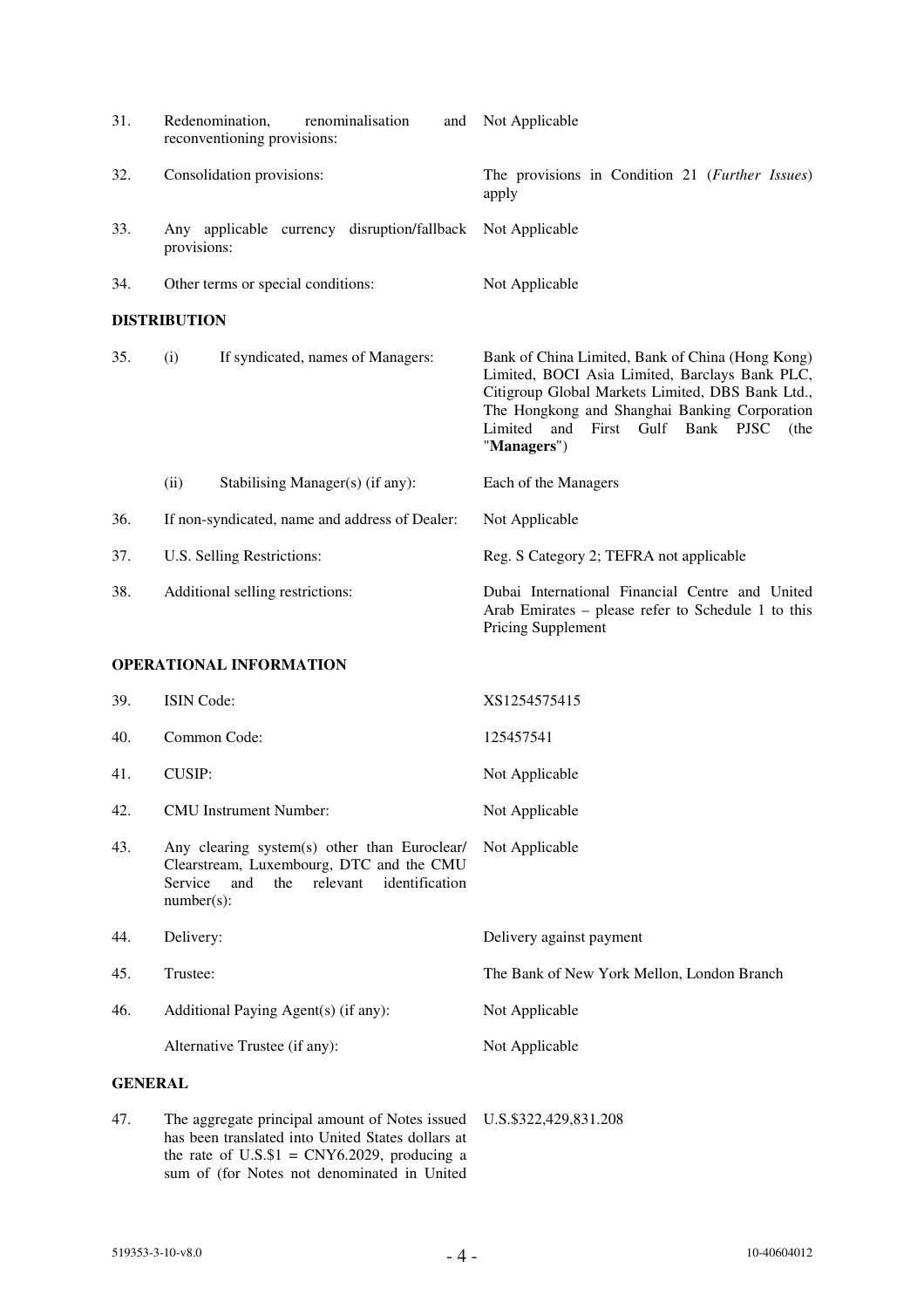States dollars):

48. Ratings: The Notes to be issued have been rated: Moody's: A1; and Fitch: A. **YIELD** 49. Indication of yield: 3.60 per cent. per annum

### **STABILISING**

In connection with this issue, each of the Managers (the "**Stabilising Managers**") (or persons acting on behalf of any Stabilising Manager) may over-allot Notes or effect transactions with a view to supporting the market price of the Notes at a level higher than that which might otherwise prevail for a limited period after the Issue Date. However, there may be no obligation on the Stabilising Managers (or persons acting on behalf of the Stabilising Managers) to do this. Such stabilising, if commenced, may be discontinued at any time, and must be brought to an end after a limited period.

There is no assurance that any Stabilising Manager (or persons acting on behalf of a Stabilising Manager) will undertake stabilisation action. Any stabilisation action may begin on or after the date on which adequate public disclosure of the fact that stabilisation may take place and is made public, if begun, may be ended at any time, but it must end no later than the earlier of 30 days after the issue date of the Notes and 60 days after the date of the allotment of the Notes. Any stabilisation action or over-allotment must be conducted by the relevant Stabilising Manager (or persons acting on behalf of any Stabilising Manager) in accordance with all applicable laws and rules.

# **PURPOSE OF PRICING SUPPLEMENT**

This Pricing Supplement comprises the final terms required for issue and admission to trading on SGX-ST and NASDAQ Dubai of the Notes described herein pursuant to the U.S.\$20,000,000,000 Medium Term Note Programme of the Issuer.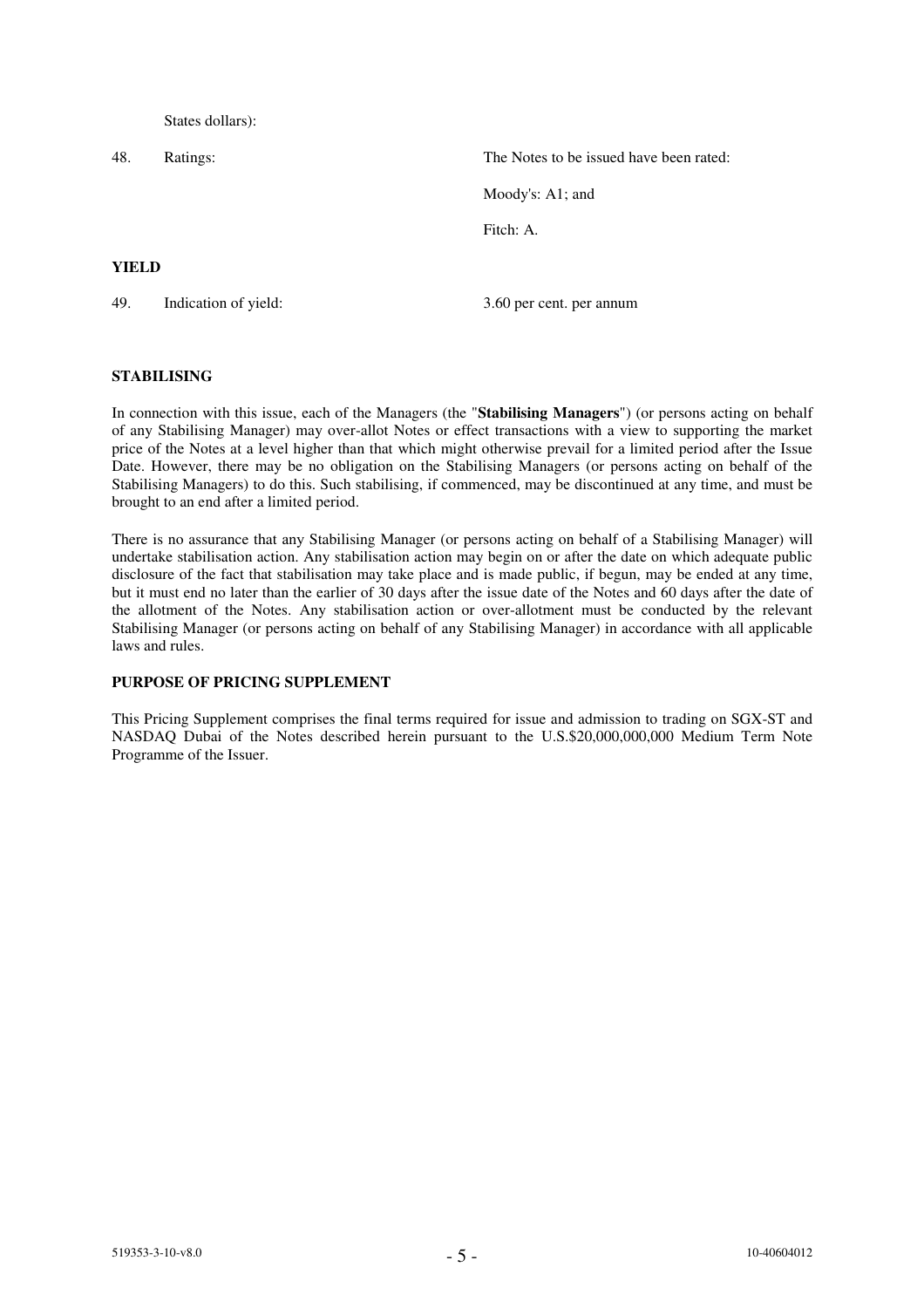# **RESPONSIBILITY**

The Issuer accepts responsibility for the information contained in this Pricing Supplement.

The Issuer acknowledges that it will be bound by the provisions of the Trust Deed.

Signed on behalf of Bank of China Limited, Abu Dhabi Branch

By: ! . . . . . . . . . . . . . . . . . .

Duly authorised